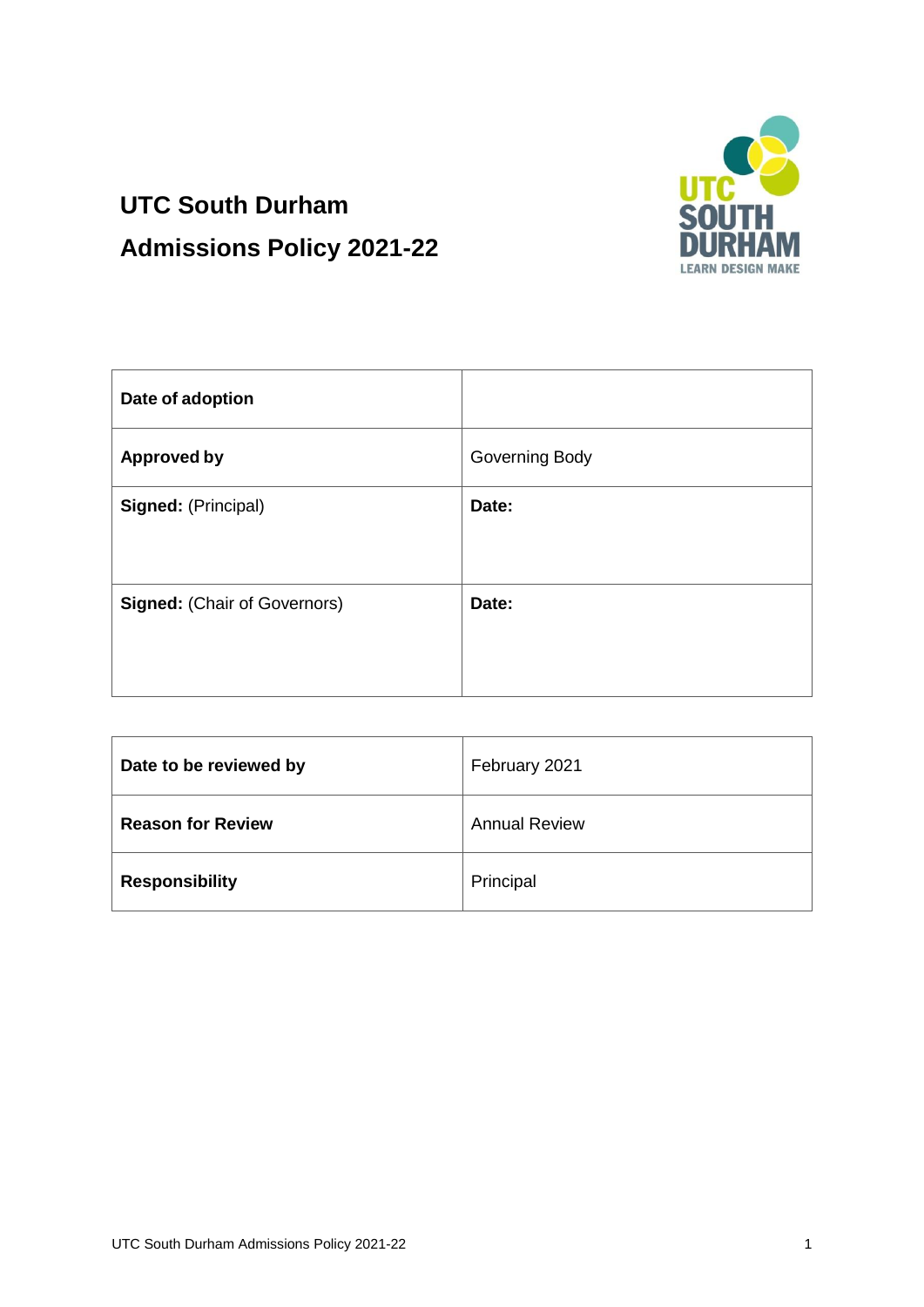## **1. Overall approach**

UTC South Durham provides school places to young people of all abilities aged between 13 and 19. It offers a combined academic, technical and workplace curriculum with a strong STEM focus. The UTC is located on the Aycliffe Business Park, County Durham and opened in September 2016. This admissions policy is for students wishing to join the UTC in the 2021-22 academic year.

UTC South Durham is non-selective but expects students will want to learn about engineering, technology, science and maths and be interested in careers in those fields. It has entry requirements for individual courses to ensure that the education is appropriate for each student.

UTC South Durham is committed to straightforward, open, fair and transparent admissions arrangements. The UTC will act fully in accordance with the School Admissions Code (as revised December 2014), the School Admissions Appeals Code and admissions law as they apply to academies.

## **2. Entry points**

Students may enter UTC South Durham at Year 9, Year 10 or Year 12.

Applications from students wishing to join in any year group in September 2021 will be made directly to UTC South Durham.

The timetable for applications is outlined in the section 11 Management of applications.

#### **3. Published admission number (PAN)**

We will admit the following numbers of students for 2021/22:

|                   | 2018/19 |
|-------------------|---------|
| Year <sub>9</sub> | 100     |
| Year 10           | 150     |
| Year 12           | 150     |

There will be an automatic right of transfer to the post-16 section of the UTC from Year 11 for UTC students who meet the minimum entry requirements for the Level 3 courses or show the skills and attitudes to be successful on Level 2 or Level 1 courses. The number of Year 12 places available for new entrants will reflect the number of available places up to the overall 150 place limit.

#### **4. Admissions process**

A prospectus will be available each year containing information for applications for those wishing to join UTC South Durham the following September. More detailed and up to date information will be available on our website [www.utcsouthdurham.org,](http://www.utcsouthdurham.org/) including admissions arrangements and details of open evenings and opportunities to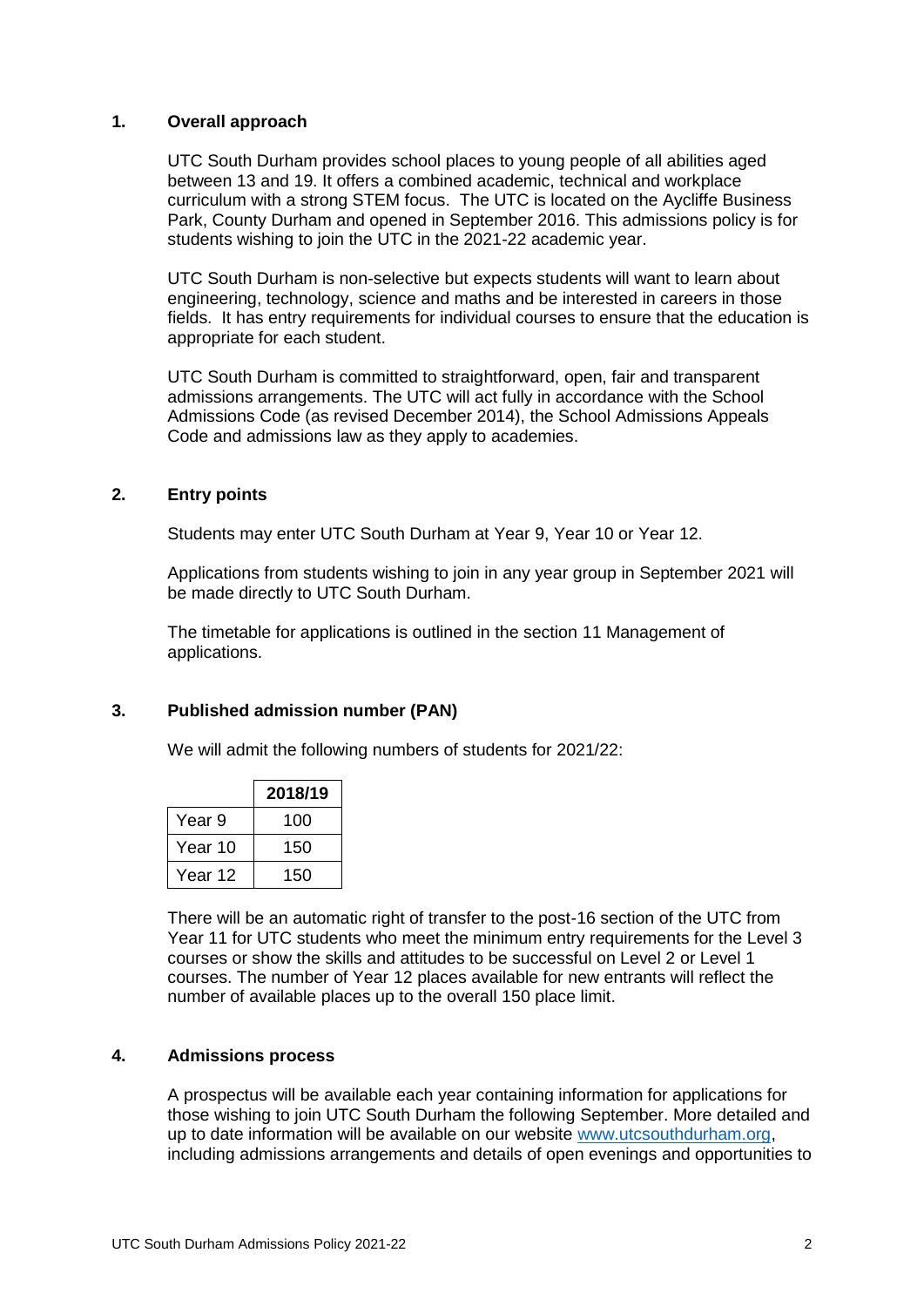visit UTC South Durham. These details will also be made available for inclusion in the combined information published by all the local authorities covered by the UTC.

## **4.1 Admissions to Year 9 or Year 10**

For students wishing to join at the beginning of Year 9 or Year 10, application must be made directly to the UTC. All applications can be made via our website [www.utcsouthdurham.org](http://www.utcsouthdurham.org/) where you can complete an online form. If a Word or paper version of the form is required then this can be obtained on request by emailing [office@utcsouthdurham.org](mailto:office@utcsouthdurham.org) or by post to:

Tom Dower **Principal** UTC South Durham Long Tens Way Aycliffe Business Park DL5 6AP

Inaccurate or false information on the form could result in the offer of a place being withdrawn.

When Year 9 or Year 10 is undersubscribed all applicants will be admitted, subject to a 1:1 meeting to agree suitability of the UTC as an educational route for the applicant and successful completion of the induction process. When there are more applicants than the PAN the oversubscription criteria in section 6 will apply.

Students who apply to transfer to the UTC who have been in danger of permanent exclusion from their previous school will join the UTC on a formal managed move basis in consultation with their Local Authority. This arrangement is to give the student the opportunity to be successful at the UTC while ensuring that they can return to their previous school if the UTC education is not right for them.

#### **4.2 Admissions to post-16 (Year 12)**

Students wishing to join UTC South Durham in Year 12 must apply directly to the UTC. The Year 12 application form is available via our website [www.utcsouthdurham.org](http://www.utcsouthdurham.org/) where you can complete an online form. If a Word or paper version of the form is required then this can be obtained on request by emailing [office@utcsouthdurham.org](mailto:office@utcsouthdurham.org) or by post to:

Tom Dower **Principal** UTC South Durham Long Tens Way Aycliffe Business Park DL5 6AP

Inaccurate or false information on the form could result in the offer of a place being withdrawn.

Both internal and external students wishing to enter post-16 will be expected to have met the minimum entry requirements for the post-16 provision stated below: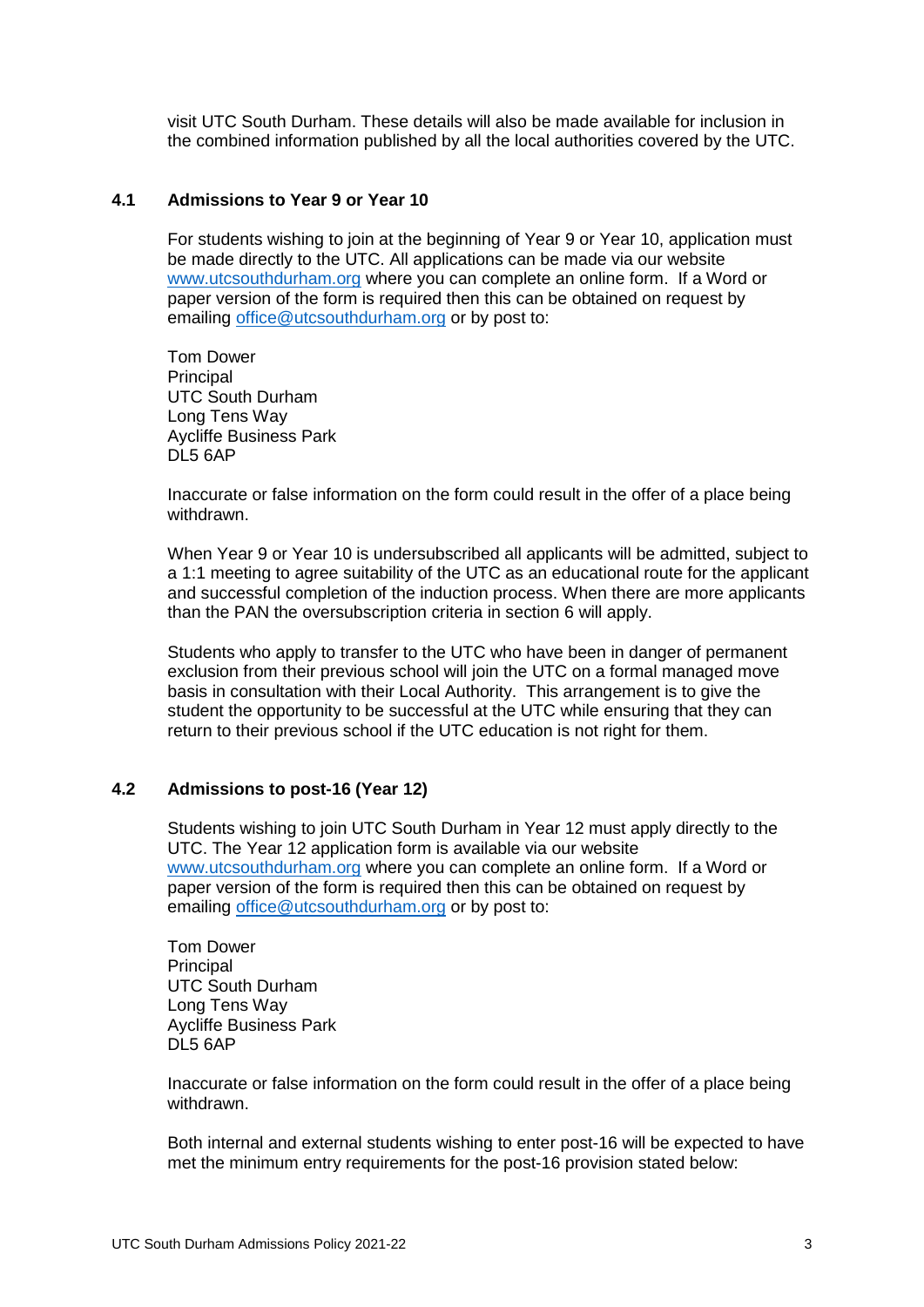- **Level 3 Pathway.** Students will normally require a minimum of five GCSE passes at grades 9-4 including English and Maths. Applicants will require at least a grade 6 in relevant subjects in order to access some of the subjects offered at A-level, while others will require a grade 5 and some will not need any prior experience of that subject. These will be made clear in the options booklet and discussion with individual families.
- **Pre-Apprenticeship Programme (Level 2 and Level 1).** This pathway is aimed at delivering skills and knowledge to those seeking future apprenticeships in the manufacturing and engineering sectors. Students will normally need to meet a minimum entry requirement of five GCSE passes at grades 9-3 or equivalent, including English and Maths for the Level 2 programme. There is also a requirement to demonstrate a suitable interest and attitude towards the subject area.

If either internal or external applicants fail to meet the minimum course requirements described above, they will be given the option of pursuing any alternative courses for which they do meet the requirements provided places on those courses are available.

Internal students who meet the minimum entry requirements for their chosen pathway will automatically transfer from Year 11 into Year 12 if they wish to.

When Year 12 is undersubscribed all applicants meeting the minimum entry requirements will be admitted. When there are more external applicants who satisfy entry requirements than the PAN the oversubscription criteria below will apply.

## **5. Special educational needs**

All students with an Education Health and Care Plan or Statement of Special Educational Need will be admitted to Year 10 or Year 12 if they meet the requirements for pathways identified above. This will follow a formal placement meeting with the Principal, SENDCO and Local Authority to ensure that the family understands the UTC provision and there is agreement that the UTC can meet the needs of the student.

## **6. Oversubscription criteria for entry to both phases**

Where the number of applications for admission to UTC South Durham is greater than the PAN, and after the admission of students with an Education Health and Care Plan or Statement of Special Educational Need that names the UTC, the following process will apply:

- **Criterion 1:** Children in Public Care (Looked After Children) and previously looked after children. This will always be with approval from the relevant Local Authority.
- **Criterion 2:** Siblings of students enrolled at UTC South Durham at the time of the application. (Siblings means children living in the same household and includes brothers and sisters, adopted and fostered children and the unrelated children of adults living together as part of the same family unit at the time when the child is due to start in the UTC).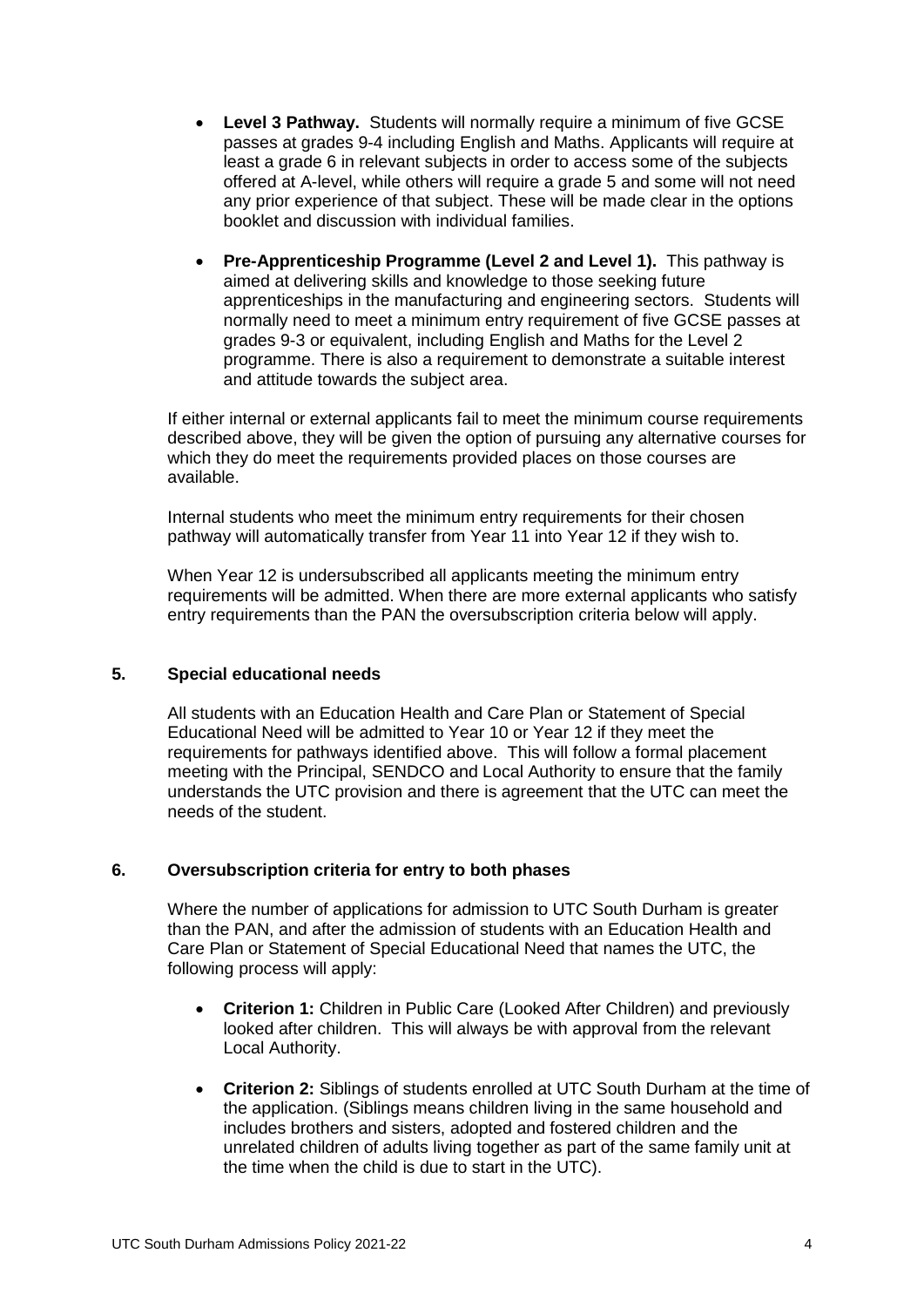**Criterion 3:** Remaining places will be allocated by distance from UTC South Durham with those living closest being given priority for admission. Distance will be measured by a straight line from the front door of the student's home address to the front door of UTC South Durham.

### **7. Tiebreak**

In the event of two or more applications that cannot otherwise be separated random allocation will be used as a tiebreak. All processes of random allocation under these arrangements will be supervised by someone independent of UTC South Durham.

## **8. Appeals**

Any student not offered a place at UTC South Durham will have a right of appeal to an Independent Appeals Panel. The appeals process will conform to the School Admission Appeals Code and will be binding on all parties. The Appeals Panel members will be independent of UTC South Durham.

Guidance will be prepared for parents and young people about how the appeal process will work, provide them with a named contact who can answer any enquiries they may have and ensure that they are invited to attend the hearing.

The appeals process will be independently administered and clerked. Appeals should be made in writing to: c/o Clerk to Trustees, UTC South Durham, Long Tens Way, Aycliffe Business Park, DL5 6AP, to arrive not later than 20 days from the date of notification that the application was unsuccessful.

## **9. Admission of children outside their normal age group**

Parents may request that their child is admitted to a year group outside their normal age range, e.g. where the student is gifted or talented or where a student has suffered from particular social or medical issues impacting his or her schooling. All such requests will be considered on their merits and either agreed or refused, on that basis. If a request is refused, the child will still be considered for admission to their normal age group.

With the application, parents should request that the student is admitted to another year group (state which one), and the reasons for that request.

Parents will submit any evidence in support of their case with the application. Some of the evidence a parent might submit could include:

- Information about the student's academic, social and emotional development
- Where relevant, their medical history and the views of a medical professional
- Whether they have previously been educated out of their normal age group

The UTC will consider each case on its merits, taking into account the individual circumstances of the request and the student's best interests. We will also ensure the parent is aware of whether the request for admission out of age group has been agreed before final offers are made, and the reason for any refusal.